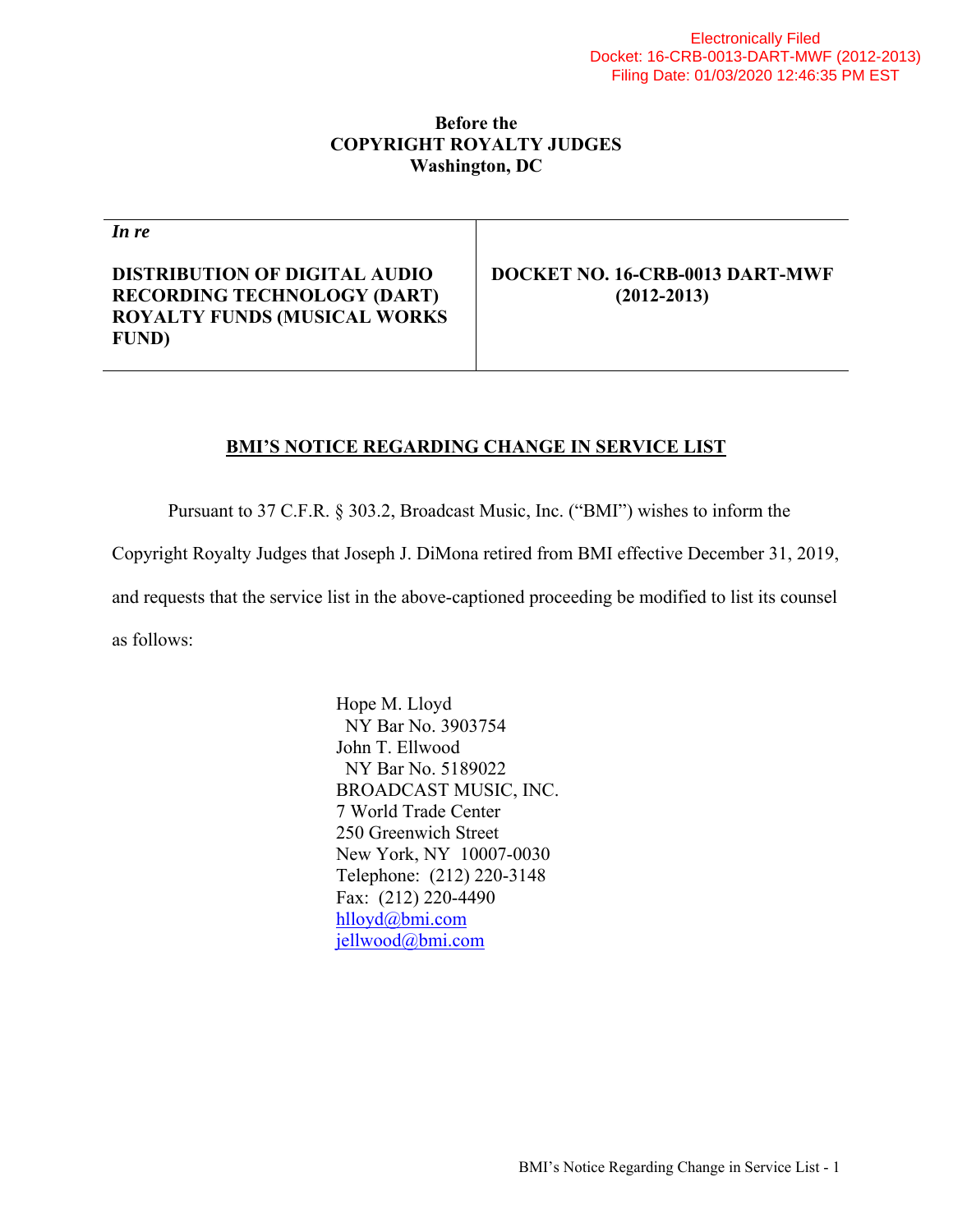Janet Fries DC Bar No. 445273 Jennifer T. Criss DC Bar No. 981982 DRINKER BIDDLE & REATH LLP 1500 K Street, NW, Suite 1100 Washington, DC 20005 Telephone: (202) 842-8800 Fax: (202) 842-8465 janet.fries@dbr.com jennifer.criss@dbr.com

All future pleadings and correspondence in the above-captioned proceedings should be

served to BMI's counsel as indicated above.

Respectfully submitted,

 /s/ Hope M. Lloyd / jtc Hope M. Lloyd NY Bar No. 3903754 John T. Ellwood NY Bar No. 5189022 BROADCAST MUSIC, INC. 7 World Trade Center 250 Greenwich Street New York, NY 10007-0030 Telephone: (212) 220-3148 Fax: (212) 220-4490 hlloyd@bmi.com jellwood@bmi.com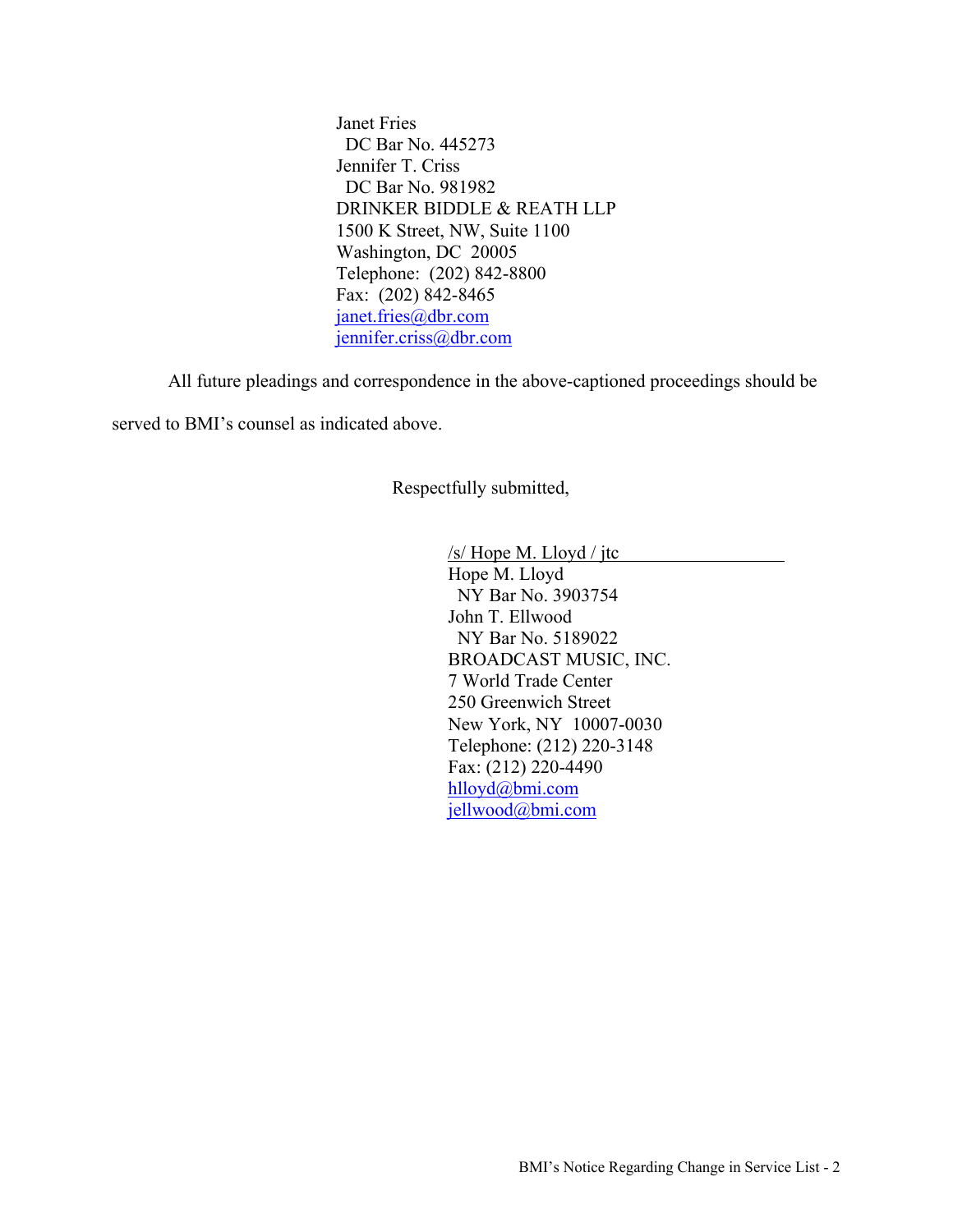/s/ Jennifer T. Criss

Janet Fries DC Bar No. 445273 Jennifer T. Criss DC Bar No. 981982 DRINKER BIDDLE & REATH LLP 1500 K Street, NW, Suite 1100 Washington, DC 20005 Telephone: (202) 842-8800 Fax: (202) 842-8465 janet.fries@dbr.com jennifer.criss@dbr.com

January 3, 2020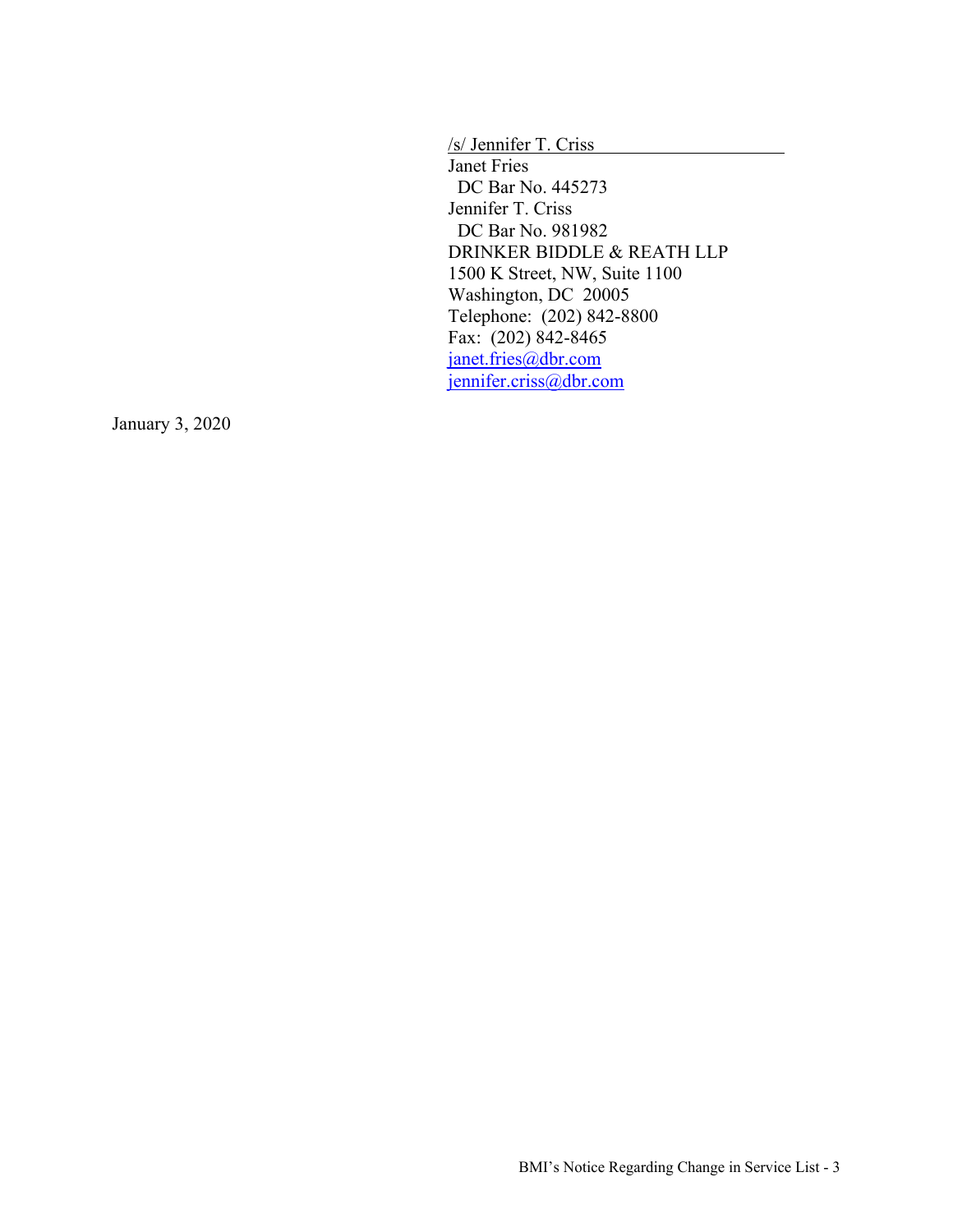## **CERTIFICATE OF SERVICE**

 I hereby certify that on this 3rd day of January, 2020, a copy of the foregoing BMI's Notice Regarding Change of Service List was filed electronically using eCRB, which will automatically provide electronic service copies to all counsel and *pro se* participants who are registered to use eCRB. *See* 37 C.F.R. § 303.6(h)(1).

> /s/ Jennifer T. Criss Jennifer T. Criss